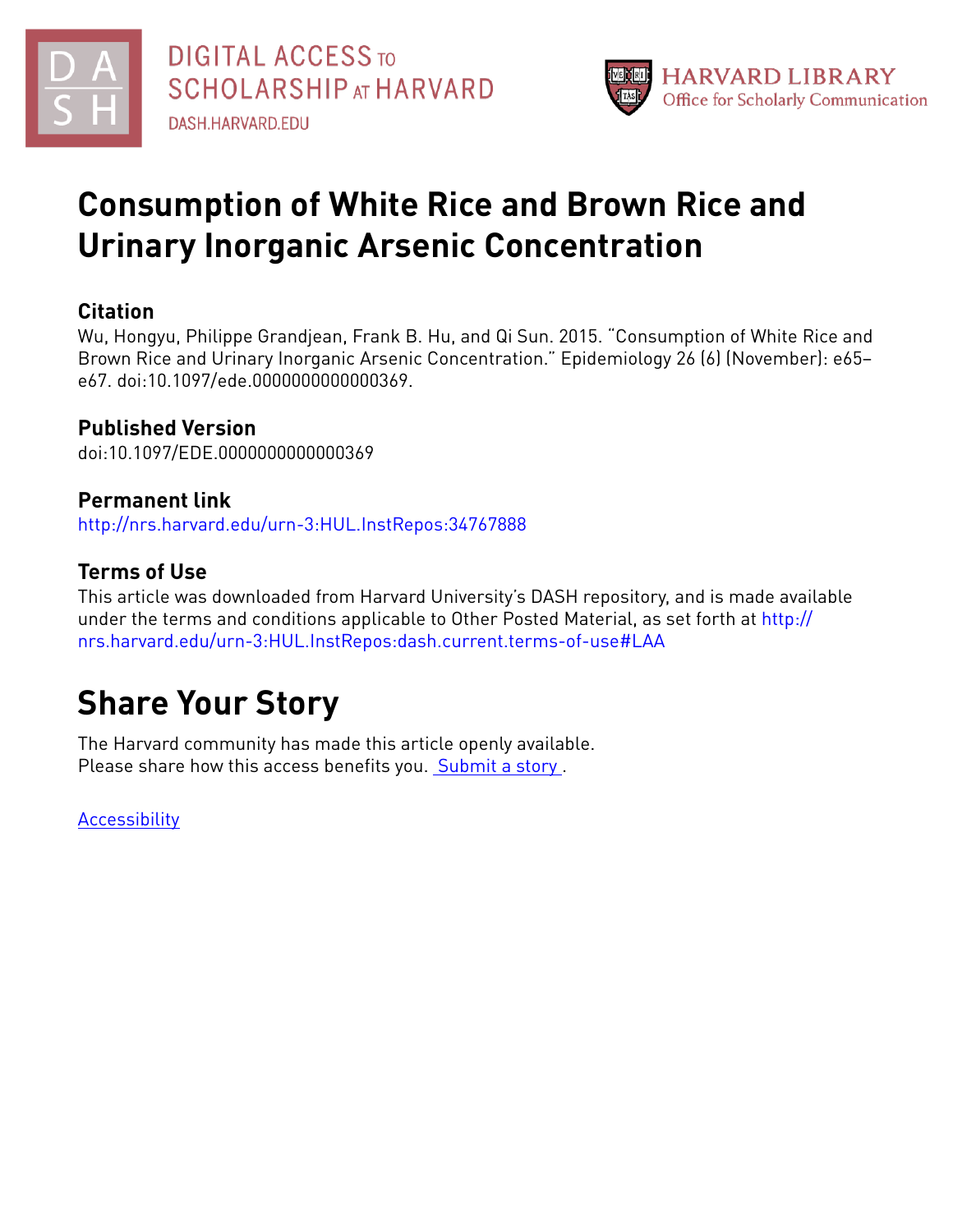

## **HHS Public Access**

Author manuscript Epidemiology. Author manuscript; available in PMC 2016 November 01.

Published in final edited form as:

Epidemiology. 2015 November ; 26(6): e65–e67. doi:10.1097/EDE.0000000000000369.

### **Consumption of White Rice and Brown Rice and Urinary Inorganic Arsenic Concentration**

#### **Hongyu Wu**, **Philippe Grandjean**, **Frank B. Hu**, and **Qi Sun**

Department of Nutrition, Harvard School of Public Health, Boston, MA, USA (Hongyu Wu, Frank B. Hu, Qi Sun); Department of Environmental Health, Harvard School of Public Health, Boston, MA, USA (Philippe Grandjean); Institute of Public Health, University of Southern Denmark, Odense, Denmark (Philippe Grandjean); Department of Epidemiology, Harvard School of Public Health, Boston, MA, USA (Frank B. Hu); Channing Division of Network Medicine, Department of Medicine, Brigham and Women's Hospital and Harvard Medical School, Boston, MA, USA (Frank B. Hu, Qi Sun).

#### **Keywords**

NHANES; arsenic; brown rice; white rice

Existing data have suggested that rice intake was associated with elevated urinary excretion of total arsenic among pregnant women (1) and in a population in Bangladesh whose major staple food is rice (2). Moreover, evidence suggests that brown rice may contain more arsenic than white rice (3). In this research, we aimed to examine brown and white rice consumption in relation to urinary excretion of arsenic among U.S. adults.

The study population consisted of 6677 U.S. adults  $(20yr)$  in the 2003–2010 National Health and Nutrition Examination Survey (NHANES), who were randomly selected for urine arsenic analysis. Arsenic species were separated using high performance liquid chromatography. Because inorganic arsenic, i.e., arsenous acid and arsenic acid, had low detection rates (<5%), we derived inorganic arsenic excretion by subtracting most abundant organic arsenic, i.e., arsenobetaine, from the total arsenic concentration (4). We calculated average white rice and brown rice intake of these two nonconsecutive 24-hour recalls. The first recall was done during the in-person interview, and the second recall was conducted through a telephone interview 3–10 days later (5). In statistical analysis, we log-transformed excretion of arsenic and used generalized linear models to compare the urinary arsenic concentration in white-rice and brown-rice eaters. We took into account the sampling weights specifically for participants included in the arsenic assessments. We used SAS 9.3 (SAS Institute Inc., Cary, NC) to perform statistical analysis.

We observed that intakes of white and brown rice were both associated with higher total urinary arsenic concentrations, and the inorganic arsenic concentrations were not different

The authors declare they have no actual or potential competing financial interests.

Address correspondence to Qi Sun, Department of Nutrition, Harvard School of Public Health, 665 Huntington Avenue, Boston, MA 02115. Tel: 617-432-7490; Fax: 617-432-2435; qisun@hsph.harvard.edu.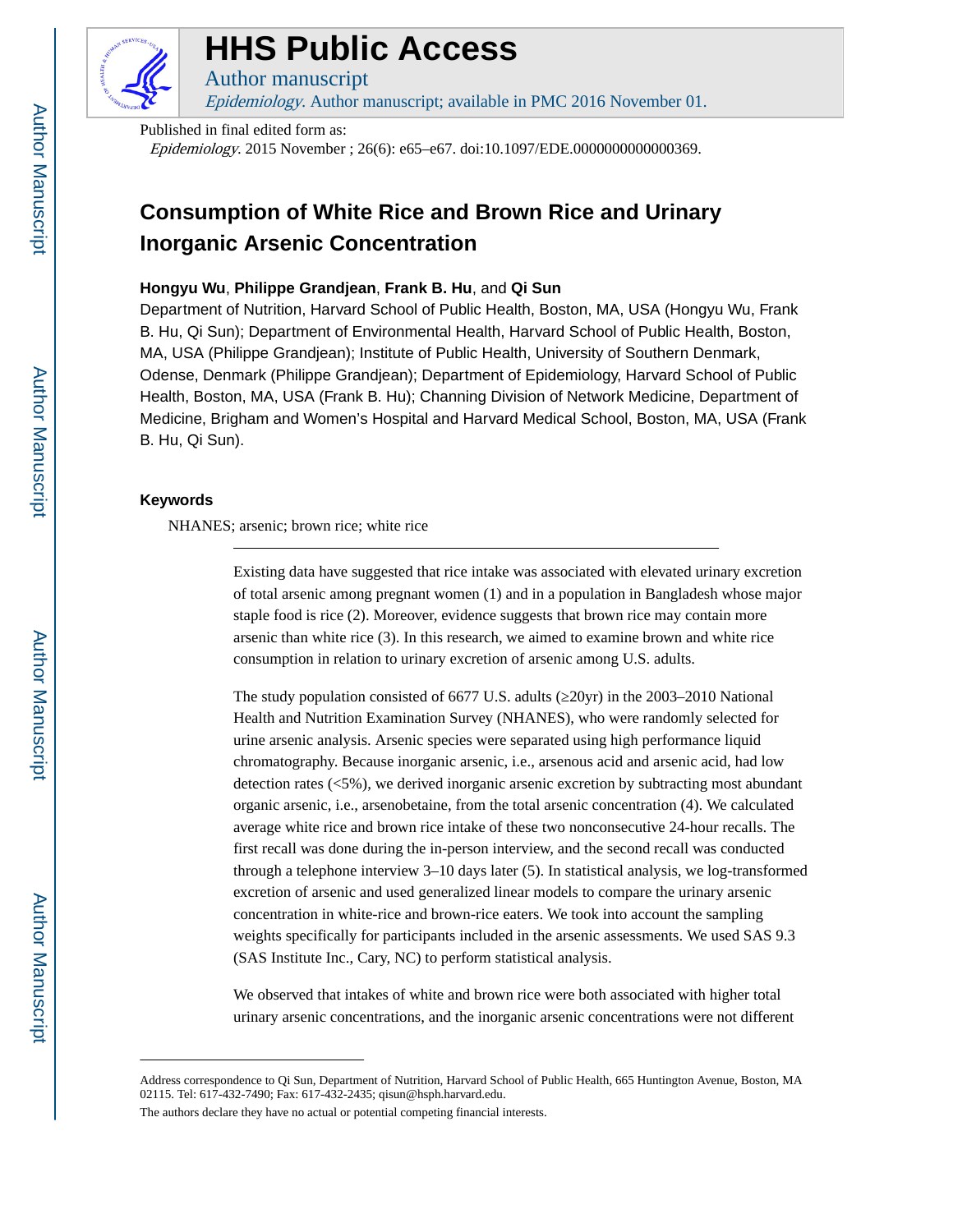Wu et al. Page 2

between participants who primarily ate white rice versus those who ate brown rice: as shown in Figure 1 the geometric means±SE of inorganic arsenic were  $7.93\pm0.24$  µg/L for participants who did not eat rice (n=5443),  $11.51\pm0.49$  µg/L for those who ate <  $1 \text{cup}/d$ white rice only (n=562), and  $13.06\pm0.56$  µg/L for those who ate l cup/d white rice only  $(n=505)$  ( $P<sub>trend</sub><0.001$ ). For brown rice eaters, the means were 10.92 $\pm$ 1.07  $\mu g/L$  for those who ate < 1cup/d brown rice only (n=73) and  $13.05 \pm 1.25$  µg/L for those who ate 1cup/d brown rice only (n=67) ( $P_{trend}$ <0.001). There are only 27 participants who reported consuming both white rice and brown rice (mean total rice intake=2.14cup/d), and the geometric means $\pm$ SE of their inorganic arsenic were 15.90 $\pm$ 2.38  $\mu$ g/L. Urine excretion of total arsenic and inorganic arsenic by participants' characteristics are presented in eTable 1 (link)

To our knowledge, the present study compared for the first time the two main types of rice, i.e., brown vs white rice, in terms of their contributions to inorganic arsenic exposures. Arsenic is primarily localized in outer layers of the grain (3). As a result, brown rice grains typically have higher arsenic levels than polished white rice (6). Jackson et al. recently reported a high inorganic arsenic concentrations in organic brown rice syrup (7). In the current study, however, we did not observe a difference in urinary excretion of inorganic arsenic between participants who primary ate brown rice and those who primarily ate white rice, although the number of brown rice eaters was relatively small. One explanation for this finding is that the two-day recalls may not be able to capture the long-term rice consumption. In addition, the outer layer part of rice grain, i.e., the pericarp and aleurone layer, which are removed during polishing process, makes up only a minor part of the grain (around 14%). Thus, at the same intake amount, the relative differences in arsenic concentrations between brown and white rice are less than those between bran *per se* and white rice  $(8)$ .

In summary, we found that consumption of white and brown rice showed similar associations with inorganic arsenic in urine. Data from prospective studies with larger sample size of rice eaters are needed to verify our findings.

#### **Supplementary Material**

Refer to Web version on PubMed Central for supplementary material.

### **Acknowledgments**

*Financial support* This work was supported by a career development award R00HL098459 from the National Heart, Lung, and Blood Institute (to Q.S.) and a Pilot and Feasibility Program sponsored by the Boston Obesity Nutrition Research Center (DK46200).

### **References**

- 1. Gilbert-Diamond D, Cottingham KL, Gruber JF, et al. Rice consumption contributes to arsenic exposure in US women. Proc Natl Acad Sci U S A. 2011; 108(51):20656–20660. [PubMed: 22143778]
- 2. Melkonian S, Argos M, Hall MN, et al. Urinary and dietary analysis of 18,470 bangladeshis reveal a correlation of rice consumption with arsenic exposure and toxicity. PloS one. 2013; 8(11):e80691. [PubMed: 24260455]

Epidemiology. Author manuscript; available in PMC 2016 November 01.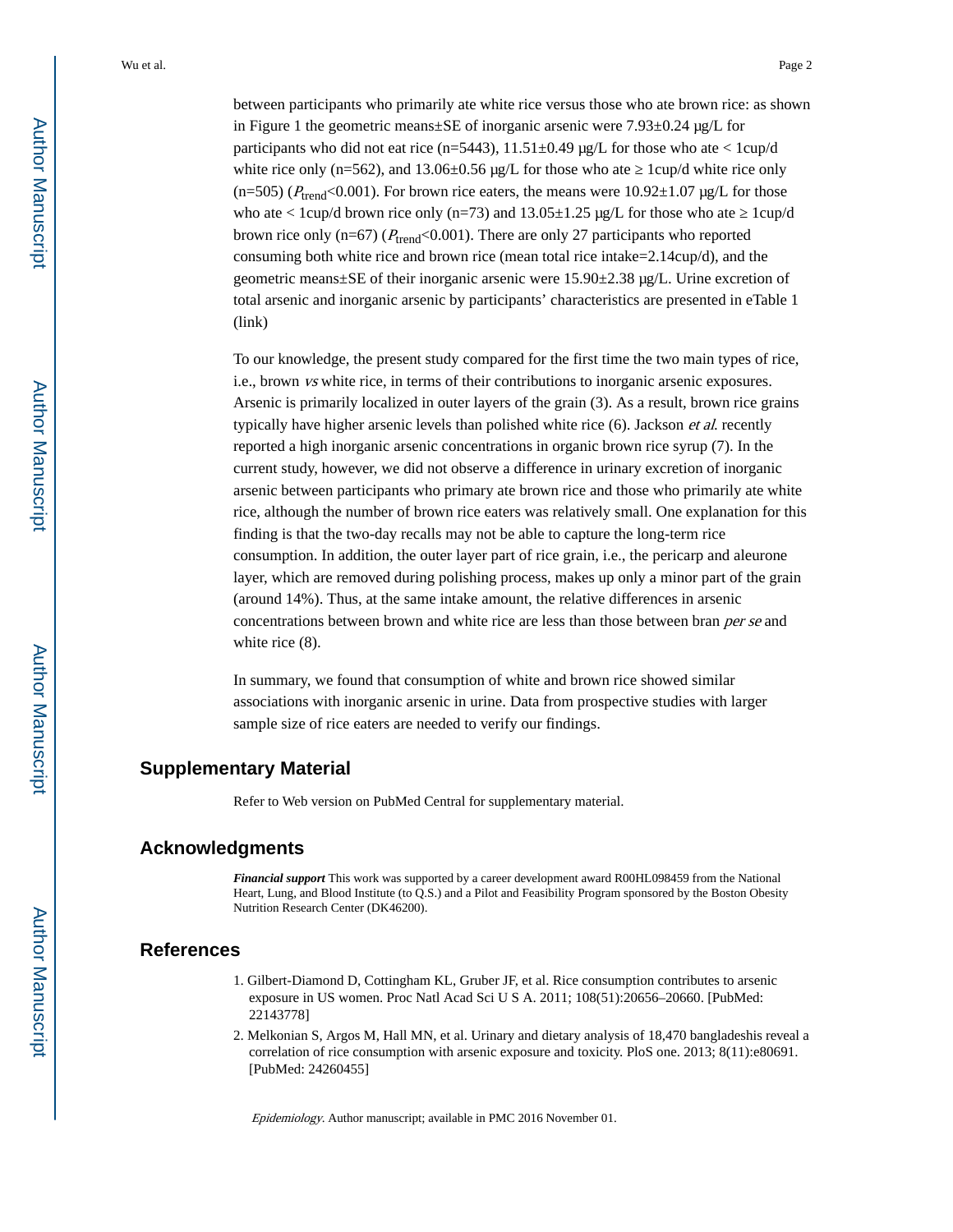Wu et al. Page 3

- 3. Meharg AA, Lombi E, Williams PN, et al. Speciation and localization of arsenic in white and brown rice grains. Environ Sci Technol. 2008; 42(4):1051–1057. [PubMed: 18351071]
- 4. Jones MR, Tellez-Plaza M, Sharrett AR, et al. Urine arsenic and hypertension in US adults: the 2003–2008 National Health and Nutrition Examination Survey. Epidemiology. 2011; 22(2):153– 161. [PubMed: 21206367]
- 5. [Accessed July 19, 2012] National Health and Nutrition Examination Survey: MEC in-person dietary interviewers procedures manual. <[http://www.cdc.gov/nchs/data/nhanes/nhanes\\_03\\_04/](http://www.cdc.gov/nchs/data/nhanes/nhanes_03_04/DIETARY_MEC.pdf) [DIETARY\\_MEC.pdf](http://www.cdc.gov/nchs/data/nhanes/nhanes_03_04/DIETARY_MEC.pdf)>. US Department of Health and Human Services National Center for Health Statistics. 2002.
- 6. Sun G-X, Williams PN, Carey A-M, et al. Inorganic Arsenic in Rice Bran and Its Products Are an Order of Magnitude Higher than in Bulk Grain. Environmental Science & Technology. 2008; 42(19):7542–7546. [PubMed: 18939599]
- 7. Jackson BP, Taylor VF, Karagas MR, et al. Arsenic, organic foods, and brown rice syrup. Environ Health Perspect. 2012; 120(5):623–626. [PubMed: 22336149]
- 8. Ren X-L, Liu Q-L, Wu D-X, et al. Variations in concentration and distribution of health-related elements affected by environmental and genotypic differences in rice grains. Rice Science. 2006; 13(3):170–178.